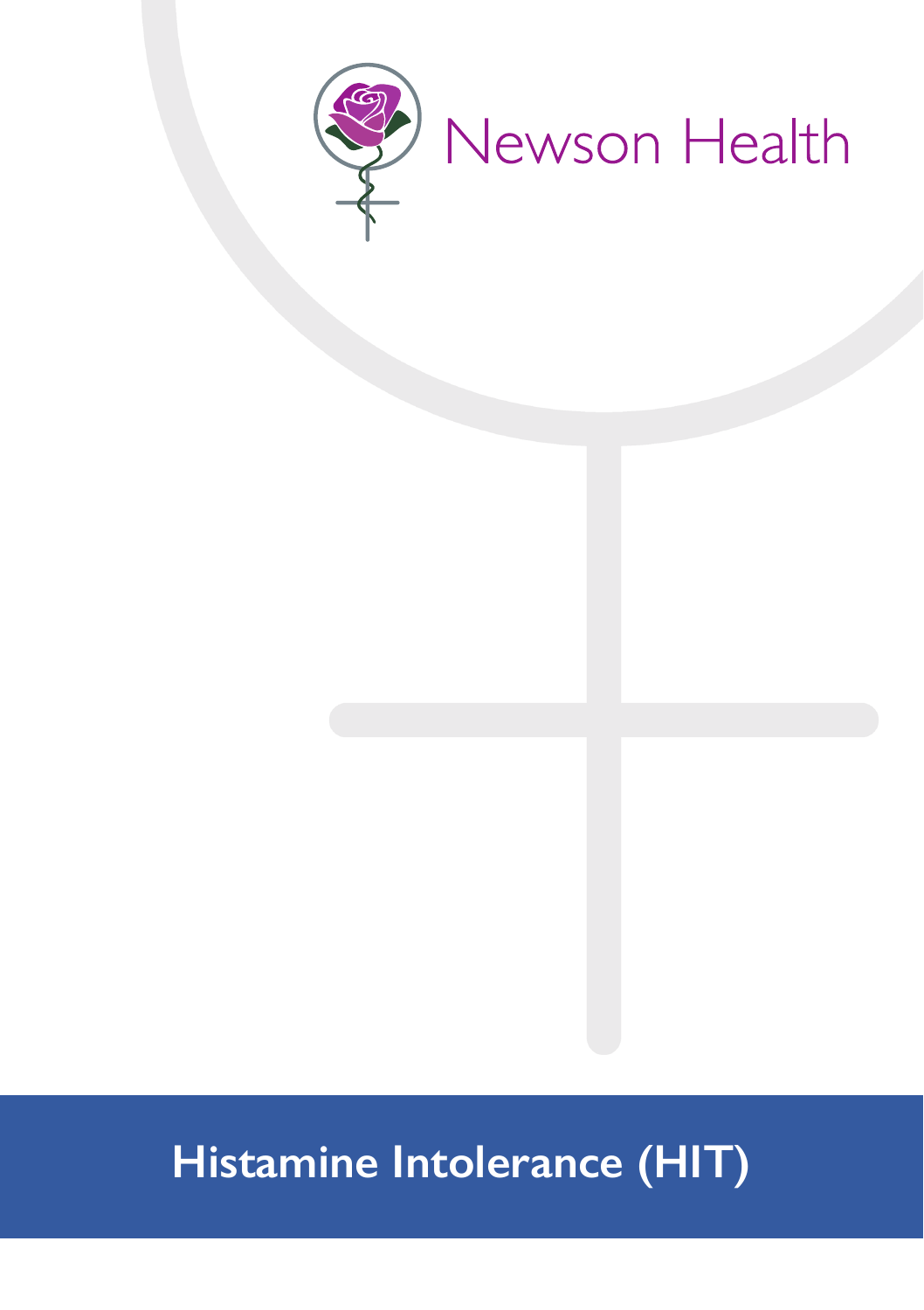# **What is Histamine Intolerance?**

Histamine Intolerance (HIT) is a condition that is generally very poorly understood by the medical profession and is rarely recognised or acknowledged. It is important to be aware of this condition in the setting of a menopause clinic as it does have implications for our hormonal health, and how we respond to our menopause and to HRT.

## **What is Histamine?**

Histamine is an important chemical that is crucial to the body's functioning - especially the gut, the brain, the nervous system and the immune system. Everybody needs histamine to survive but problems can occur if we have too much of it. Ideally, we have a balanced process happening, where the amount of histamine we have entering our bodies is roughly equal to how much we get rid of. If this balance is altered and we have too much histamine and/or don't get rid of it as efficiently, then we can develop histamine intolerance.

Excess histamine can cause a variety of different symptoms which very often mimic allergic reactions. The most common symptoms are rashes (e.g. hives), itching, flushing, irritable bowel syndrome (IBS), indigestion, breathlessness, palpitations, migraines, dizziness, anxiety/panic, joint aches and nasal congestion. Most people affected by HIT don't get all of these symptoms, some only have one or two symptoms, others may get far more. Symptoms can be very variable; you may be fine for short or long periods of time and then symptoms reoccur - either intermittently or continually. Symptoms are cumulative - the more excess histamine, the worse the symptoms are.

Current opinion is that HIT affects about 1 in every 100 people. However, as this is a condition that is so rarely correctly identified in sufferers, it may be far more common than this. It is more common in females and more often happens in mid-life.

#### **Is HIT an allergy?**

When a person is allergic to a specific trigger and is exposed to this - for example, eating peanuts - histamine is released inside the body very abruptly, in large amounts, and any (or all) of the above mentioned symptoms can occur within minutes of ingestion. In its severest form, this is called anaphylaxis and can be fatal. HIT differs from this in that there is no specific allergy; histamine builds up in the body gradually and is not broken down quickly enough. The allergy-type symptoms therefore come on gradually and more insidiously. HIT is unpleasant but never fatal. Many sufferers of HIT have often thought they have been allergic or intolerant to things they are eating, but have rarely been able to pin down exactly what it is that upsets them. There is no 'one food' that is the culprit and symptoms can take hours to become apparent. In fact, HIT could be termed a 'pseudo-allergy'.

Some sufferers have had allergy tests for common allergens, but no specific allergy has been detected. Other sufferers have had investigations and/or treatments for their symptoms that have never particularly helped - for example, anxiety medications for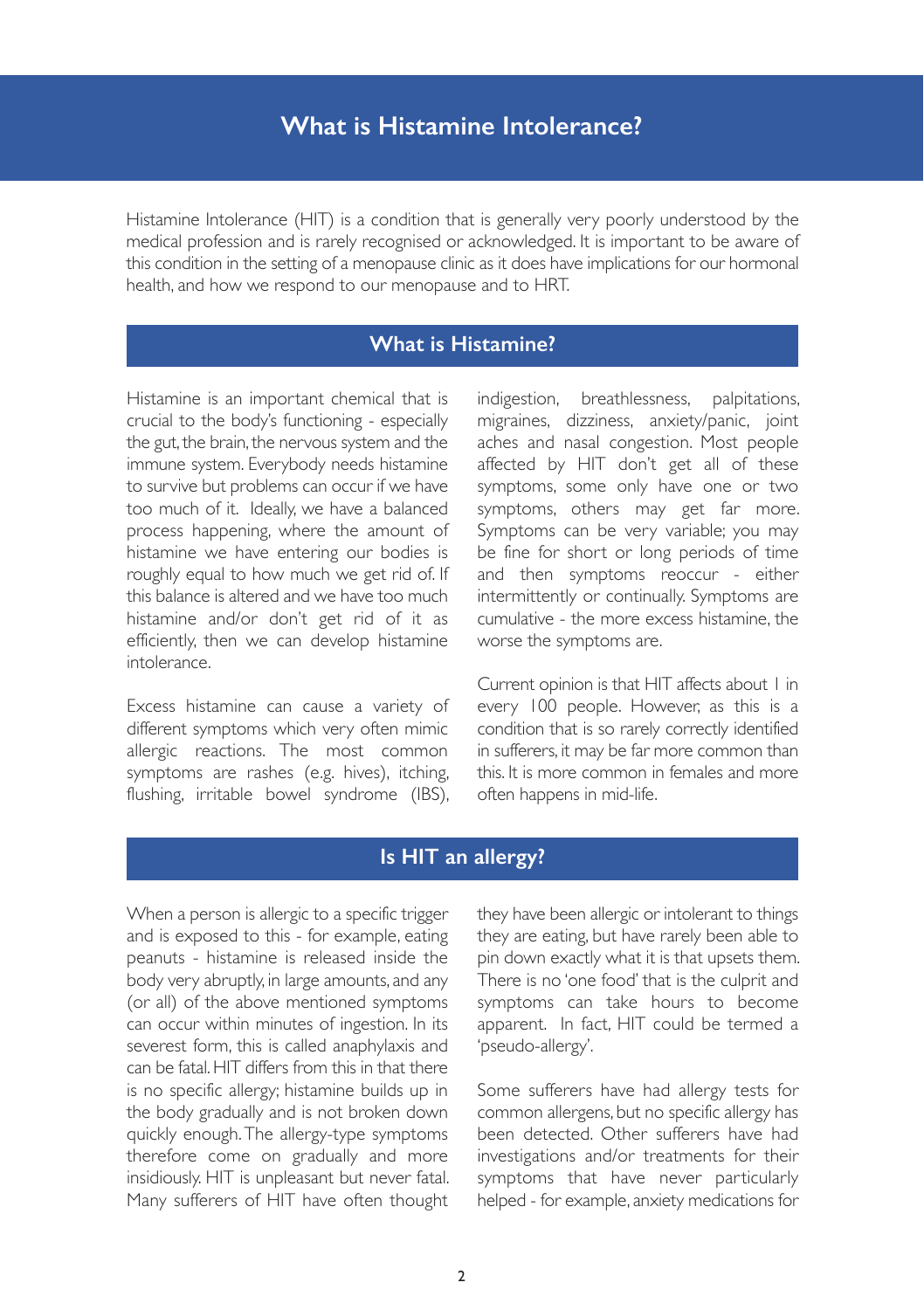panic attacks, nose sprays for a blocked nose, or bowel investigations for unexplained diarrhoea or constipation. They sometimes feel their problems have never been adequately explained and they can, at times, be inadvertently made to feel like hypochondriacs or 'malingerers'.

#### **How does histamine build up in our body?**

Histamine comes from two main sources from within us (our own cells, called 'mast' cells release it in response to certain stimuli) and from what we ingest in our diet. Many different types of food contain histamine and other foods cause us to release more of our own histamine from mast cells; some foods contain it and make us release it. Alcohol, for example, contains a lot of histamine and causes our bodies to release more histamine. Alcoholic drinks can therefore be quite a problem if you are histamine intolerant. To

make things more complex, it is not always about the type of food we ingest but how the food was prepared or how old it is. For example, a green tomato has very little histamine, but a red tomato has a lot. Freshly cooked chicken that is eaten promptly contains very little histamine, but chicken leftovers (kept in the fridge for a day or two) contains more histamine. Fermented foods e.g. yoghurt, kefir, and sauerkraut are rich in histamine and should be avoided if you are a HIT sufferer.

#### **How does histamine leave our body?**

We have two enzymes responsible for breaking down the histamine within our bodies. The enzyme that predominantly deals with histamine from the food we eat is called Diamine Oxidase (DAO). We all have a different amount of DAO depending mainly on genetics (we can't do much about this) but it also depends on the health of our gut (which we can do something about). As already mentioned, some foods reduce the efficiency of this enzyme. In addition, many drugs can affect the activity of DAO, for example, some antidepressants and painkillers make histamine intolerance worse. Ironically, many patients may be prescribed these medications for symptoms caused by their HIT, if the intolerance has gone unrecognised.

#### **What has HIT got to do with hormones?**

Hormones and histamine have a very close link, especially in relation to estrogen. As a woman, your own estrogen (made predominantly by your ovaries) peaks at various times in your life, for example, when your periods first start, at the time of ovulation each month, and in the perimenopause when your levels of estrogen can become erratic and very high. When your estrogen levels rise, you release more of your own histamine. Histamine then stimulates your ovaries to release more estrogen - thus setting off a vicious

cycle. In addition, estrogen stops your DAO from working well. If you are intolerant to histamine, you will not tolerate your own estrogen very well. You might notice that any symptoms get more noticeable at times in your life when your estrogen is highest. This is why those that develop HIT tend to start having problems either in their teens when their periods start, around the perimenopause or every month in a pattern, e.g. diarrhea or migraines each cycle or when it's a particularly heavy or painful period.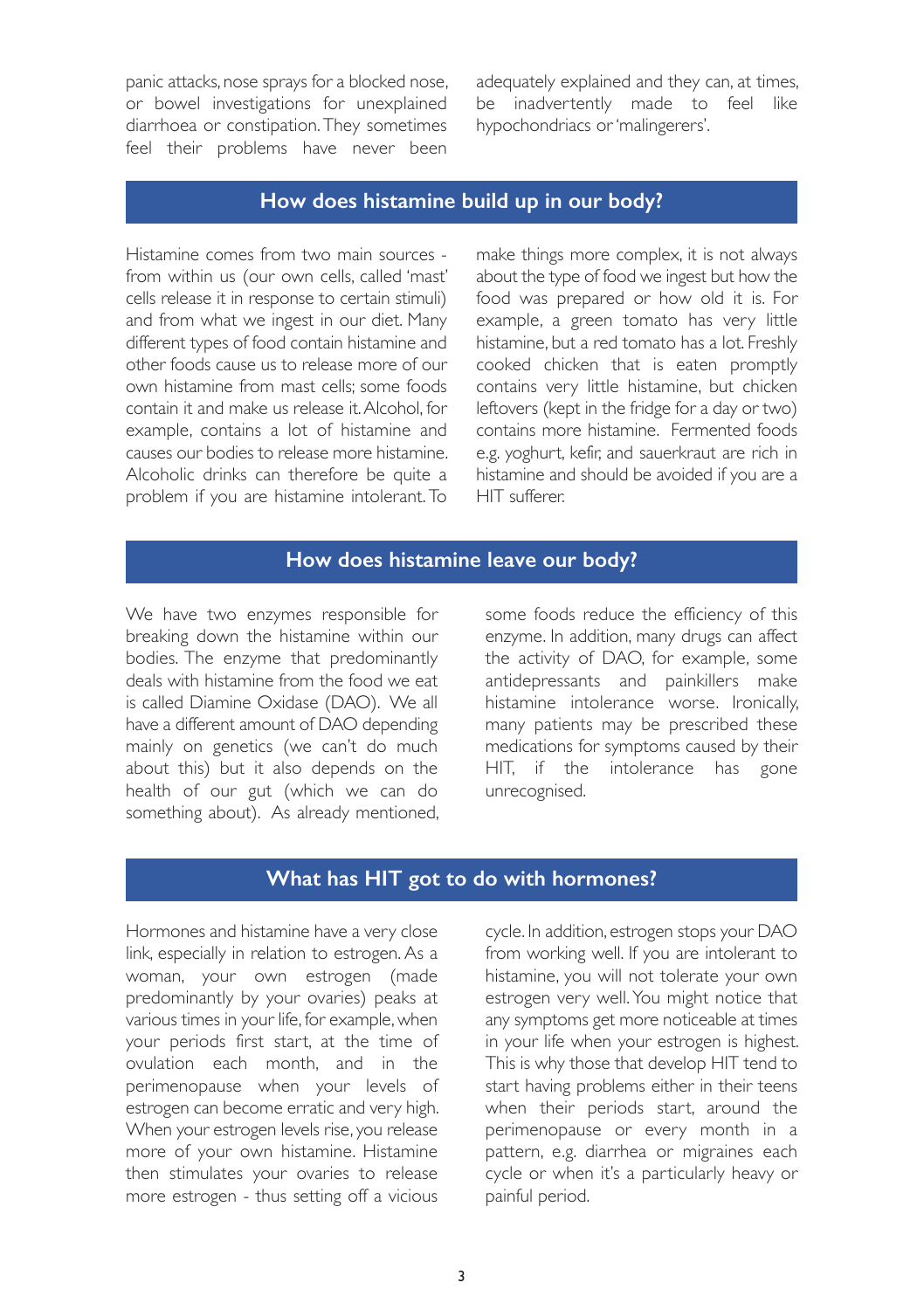Interestingly, pregnancy is a time when women with HIT actually feel great and are usually completely free of their symptoms. This is because - although estrogen levels are very high in pregnancy - the body develops a way of protecting the fetus from excessive histamine. This is by increasing the amount of DAO by 500 times, hence breaking down histamine very efficiently. If a woman feels the best she ever has during pregnancy, this is a very helpful clue in a woman's history.

Around the perimenopause our hormones can become very variable. There will be times when our estrogen levels are low and typical menopausal symptoms are problematic e.g. hot sweats and flushes, low mood and anxiety, joint aches and palpitations. And then at times when our estrogen levels are high, if our histamine levels are adequate, those symptoms will reduce. If we are histamine intolerant however, and our own estrogen is stimulating even more histamine, we can get symptoms of histamine intolerance and as you may have noticed, the symptoms can be almost identical.

For the vast majority of women who take HRT (especially body identical HRT), their menopausal symptoms reduce rapidly, and they feel significantly better, usually within 3-6 months. But for those women who take HRT and also have histamine intolerance, their symptoms may get worse as the estrogen being put into the body can be fuelling the HIT even further. This is why it is very important to consider the possibility of HIT in women who get additional symptoms or worsening of existing symptoms, after starting HRT.

## **How to diagnose HIT**

There are blood tests which can look at levels of DAO activity, histamine levels and that of a substance called tryptase (related to mast cell activity). However, these blood tests are not widely available and not necessarily diagnostic - as our levels vary so much from day to day. The gold standard way to diagnose HIT is to try and exclude histamine as much as possible from the diet for a period of approximately 4 weeks. This is likely to bring about an obvious reduction or elimination of symptoms in a HIT sufferer, thus essentially confirming the diagnosis.

#### **How to treat HIT**

There are a number of ways to try and tackle HIT and the most important by far is dietary modification.

#### Diet

The most important element of treating HIT is with dietary modification - the aim being to keep your histamine load below excessive levels. This takes time to achieve as histamine-containing foods and histamine-releasing foods are so widespread. You will need to do research into the foods in your diet and experiment with different foods and how you prepare them. A dietician or nutritionist knowledgeable about HIT can

be invaluable to help you make these changes. This will almost certainly involve needing to cut out alcohol, many dairy products and fermented products at the very least. Some food typically considered healthy may actually not be good for histamine sufferers e.g. avocado and spinach.

You may find this table useful, to start looking at histamine levels in your diet: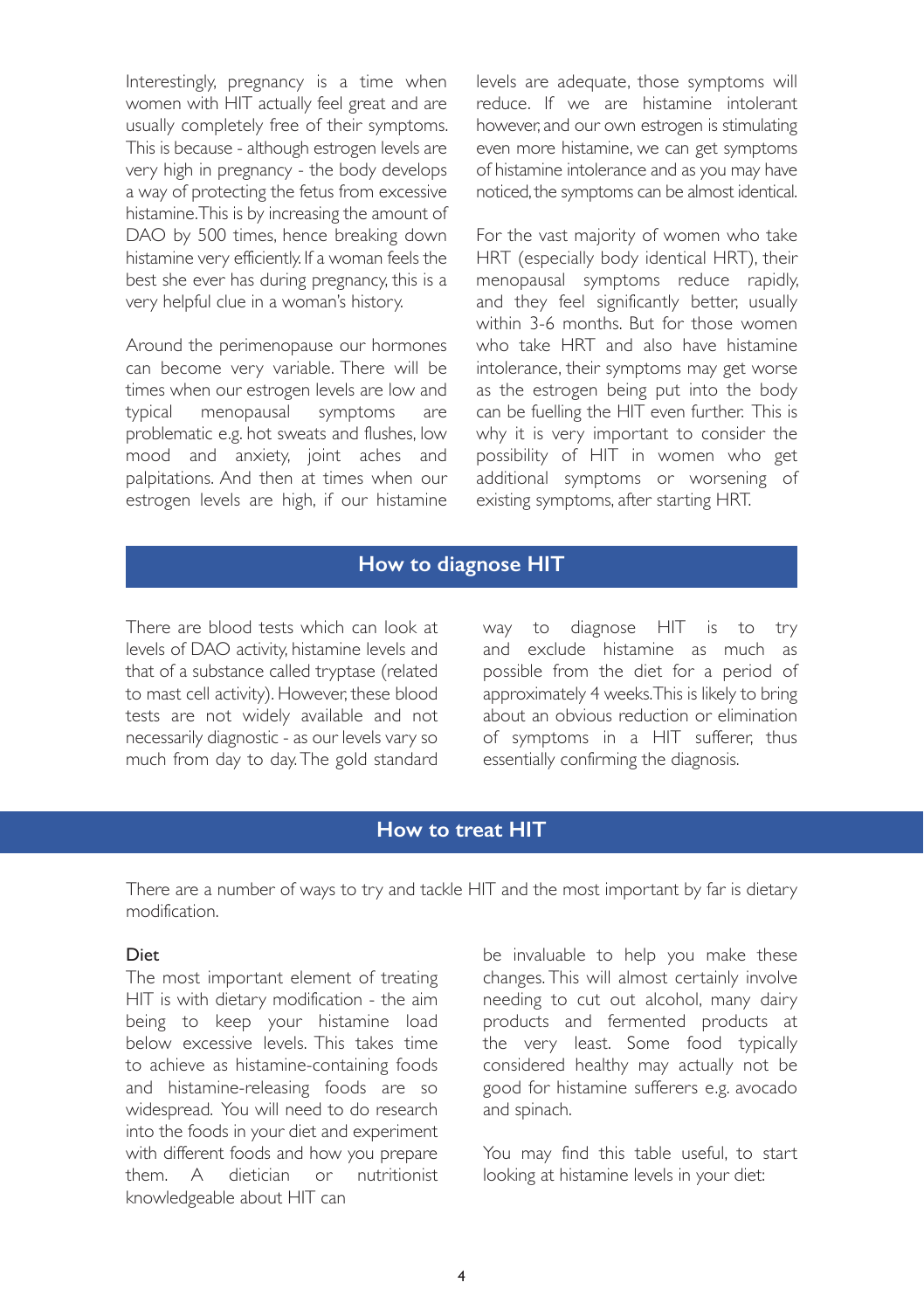| <b>Food Groups</b>                   | <b>Low Histamine</b>                                                                                                                                         | <b>High Histamine</b>                                                                                                                                                                    | <b>Note</b>                                                                                                                               |
|--------------------------------------|--------------------------------------------------------------------------------------------------------------------------------------------------------------|------------------------------------------------------------------------------------------------------------------------------------------------------------------------------------------|-------------------------------------------------------------------------------------------------------------------------------------------|
| Vegetables                           | All fresh vegetables except $\rightarrow$                                                                                                                    | Avocado, Aubergines, Tomatoes,<br>Spinach, Rocket, Mushrooms.<br>Pickled & canned vegetables                                                                                             | The fresher the vegetables<br>the better. Possibly peas<br>may cause symptoms.                                                            |
| Fermented<br>Vegetables &<br>Pickles | No                                                                                                                                                           | Sauerkraut and other fermented<br>vegetables. Pickled vegetables                                                                                                                         | Including fermented<br>vegetable sauces e.g. soya<br>sauce, miso                                                                          |
| Fruit                                | All fresh fruit<br>$except \rightarrow$                                                                                                                      | Strawberries & raspberries, plums,<br>citrus (oranges, limes, lemons,<br>grapefruit). Tropical fruit e.g.<br>papaya, banana, pineapple, kiwi.                                            | Avoid over ripe fruit.                                                                                                                    |
| Dried Fruit                          | Only dried fruit that has NO<br>sulphur dioxide or<br>preservatives.                                                                                         | Dried fruit with sulphur dioxide<br>and preservatives should be<br>avoided.                                                                                                              | Including food made with<br>dried fruit such as fruit<br>mince, unless it definitely<br>has no preservatives and<br>sulphur dioxide added |
| Grains, flour                        | Gluten free grains and flours<br>e.g. rice, oat, corn, quinoa,<br>potato, millet, amaranth, teff,<br>kamut, buckwheat, Einkorn<br>ancient wheat flour is ok. | All gluten grains e.g. wheat, barley,<br>rye, spelt. Sourdough & Yeast,<br>usually found in breads.                                                                                      | Avoid sourdough bread<br>even if gluten free. Gluten<br>free soda bread is ok.                                                            |
| Legumes &<br>Pulses                  | No                                                                                                                                                           | chickpeas, beans, soy, lentils, butter<br>beans, navy beans, black beans, red<br>kidney beans, black eyed beans,<br>peas etc.                                                            | This includes avoiding dips<br>containing legumes/pulses<br>e.g. hummus and soy<br>products such as tofu.                                 |
| Nuts and seeds                       | No, except macadamias,<br>pistachios, chestnuts and<br>pumpkin, hemp & chia seeds.                                                                           | Most nuts and peanuts, most<br>seeds.                                                                                                                                                    | Including nut butters &<br>spreads                                                                                                        |
| Dairy                                | Fresh dairy only e.g. fresh<br>milk, cottage cheese, quark,<br>fresh curd, mozzarella, ricotta                                                               | All fermented dairy foods from<br>cow, goat, sheep.                                                                                                                                      | Including yoghurt, kefir,<br>fermented cheeses, sour<br>cream.                                                                            |
| Dairy<br>alternatives                | Plant milks are ok, even if they<br>are made from nuts/seeds.<br>Almond milk, fortified with<br>calcium, is the most suitable.                               | Fermented plant foods e.g.<br>coconut yoghurt                                                                                                                                            | Take care with 'fake' vegan<br>cheese as they may<br>contain artificial colourings<br>& preservatives.                                    |
| Fats                                 | Extra virgin olive oil, ghee,<br>rapeseed oil, coconut oil.                                                                                                  | Fermented/cultured butter, soy oil,<br>nut oils.                                                                                                                                         | Fresh unfermented/<br>uncultured butter may be<br>ok to eat.                                                                              |
| Meat, Poultry,<br>Eggs               | Freshly cooked fresh meats &<br>poultry. Fresh eggs may be ok.                                                                                               | Cured or aged meat e.g. bacon,<br>salami, hot dogs,<br>mincemeat.                                                                                                                        | Aged fresh meat is also<br>high histamine, very fresh<br>meat is ok.                                                                      |
| Seafood                              | Freshly caught fish<br>$except \rightarrow$                                                                                                                  | Mackerel, mahi-mahi, tuna, sardines,<br>herring, anchovies. All shellfish and<br>crustaceans or molluscs. All<br>smoked fish. All canned fish e.g.<br>tuna, anchovies, sardines, salmon. |                                                                                                                                           |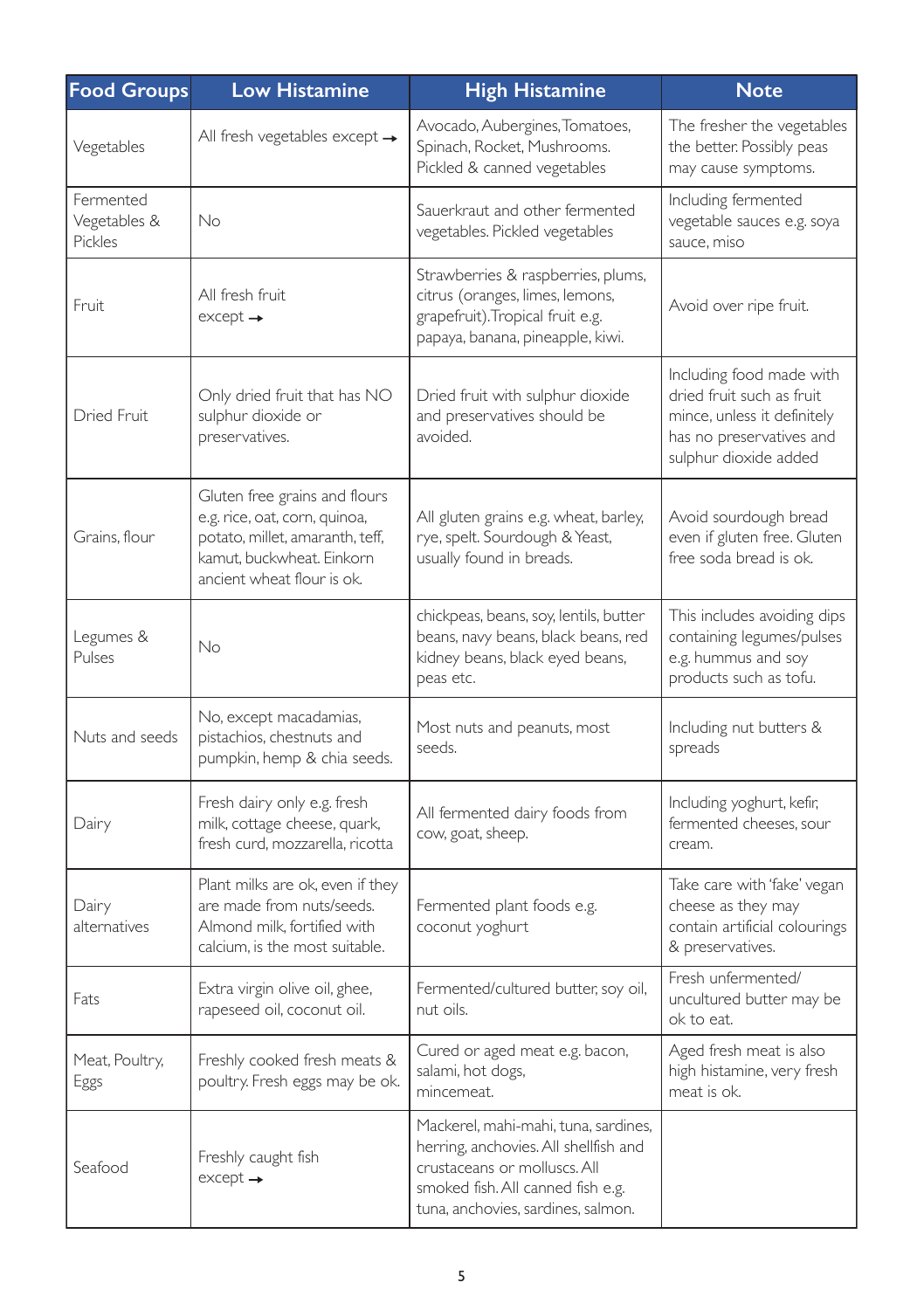|                                             | <b>Food Groups Low Histamine</b>                                                                                                              | <b>High Histamine</b>                                                                                                                                                                                                                                                | <b>Note</b>                                                                                                                                                                                                                            |
|---------------------------------------------|-----------------------------------------------------------------------------------------------------------------------------------------------|----------------------------------------------------------------------------------------------------------------------------------------------------------------------------------------------------------------------------------------------------------------------|----------------------------------------------------------------------------------------------------------------------------------------------------------------------------------------------------------------------------------------|
| Sugar, Sweets &<br>Chocolate                | Sugar & Sweets are<br>ok except $\rightarrow$                                                                                                 | Chocolate, cocoa, cacao, carob and<br>sweets that contain sulphur dioxide<br>dried fruit, nuts and seeds.                                                                                                                                                            | Sweeteners such as honey, cane<br>sugar & maple syrup are ok. Not<br>artificial sweeteners or malt extract.                                                                                                                            |
| Seasonings,<br>Condiments &<br><b>Herbs</b> | Fresh and dried<br>herbs, spices, distilled<br>white vinegar, salt,<br>pepper. Homemade<br>vegetable stock &<br>homemade white<br>fish stock. | Other vinegars, mayonnaise, tomato<br>ketchup, pickles, olives, capers, soy<br>sauce, miso, fish sauce, tamari,<br>Marmite, Vegemite, cumin, excess<br>garlic. Yeast extract, enhancers<br>(glutamate, sodium glutamate),<br>bouillon, broth, animal/poultry stocks. | Including heavily salted food. Take<br>care with hot spices - cayenne,<br>chillies, curries - keep dishes mild.If<br>not using the vegetable/ fish stock<br>immediately after making, then<br>freeze in portions & use from<br>frozen. |
| Teas & Coffee,<br>Drinks                    | Herbal tea, including<br>rooibos tea.                                                                                                         | Green and black teas, Yerber Mate,<br>coffee, kombucha, kefirs & other<br>fermented drinks. Tomato & tropical<br>juice. Energy drinks.<br>AVOID ALL ALCOHOL.                                                                                                         | Including any drinks with artificial<br>colours or preservatives.                                                                                                                                                                      |

Improving gut health is integral to improving symptoms. Eating a low histamine diet for 4 - 6 weeks (under the guidance of a qualified professional), may bring about benefits to gut symptoms. Keeping a food and symptom diary helps

you understand correlations with different foods and helps you and your health professional to work out a healing plan. Probiotics may be helpful, however some probiotics aggravate, rather than help, the symptoms of HIT.

## **Top tips**

• It is really helpful to keep a Food Dairy & follow the above list for 4 weeks under the guidance of a professional who is qualified & understands Histamine Intolerance.

• Download a food diary from here: https://www.histamineintolerance.org.uk/w p-content/uploads/2012/03/food-diary.pdf

• Freshness of your food is very important; if possible, buy little and often, so your food is always fresh

• Alcohol is high in histamine, so best to avoid.

#### **Supplements and medications**

There are no supplements or medications that can effectively treat HIT without addressing your diet. But there are some additional treatments which may help:

Antihistamines - these can be brought over the counter (e.g. cetirizine and loratadine are examples of non-sedating ones). For HIT they need to be used twice daily (despite the leaflet advising once daily). These do not help to lower histamine levels but can 'mop up' any excess.

H2 Blockers - H2 are the type of histamine receptor in our stomach. Cimetidine is an example of an H2 blocker; it is a prescription-only medicine. This can reduce the amount of stomach acid made in response to histamine excess.

Vitamin C (low dose) - this acts a natural antihistamine. This should ideally be taken 3- 4 times per day in small doses, such as 250mg each dose. This is to avoid the occurrence of loose bowels happening from single larger doses.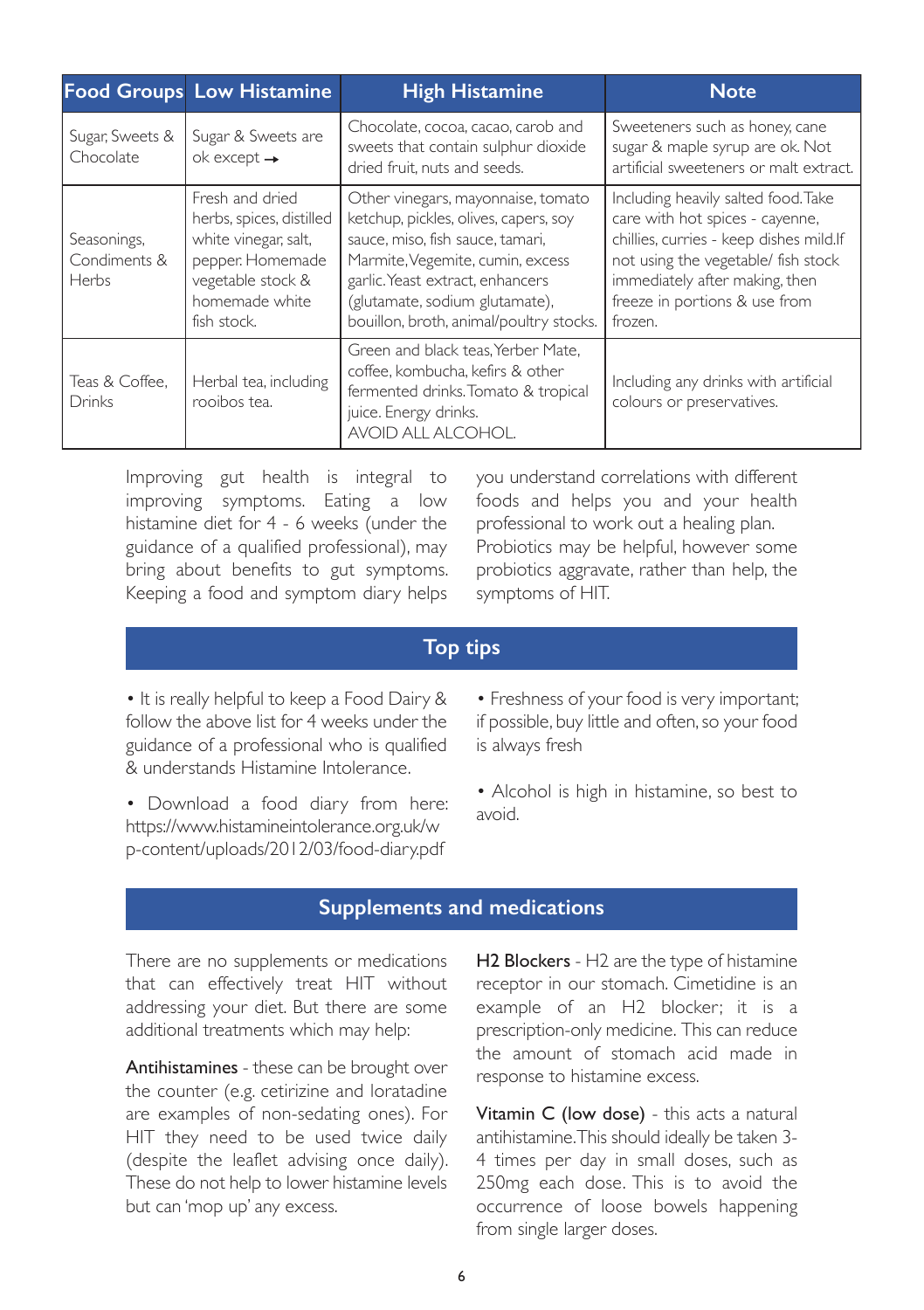DAO supplements - these can be taken 30-60 minutes before a meal to try and reduce the amount of histamine that is ingested and absorbed. However, they are expensive. (They may have a role if you are eating out or have a social occasion where it would be impossible to avoid histamine foods).

Some HIT sufferers may be able to wean off

some or all of their treatments if and when their diet is stable, but others may need to continue in the long term, to stay well.

It is necessary to consider the impact that any other prescribed medications might have and its important that you don't suddenly stop any prescribed medications without discussion with a doctor who is knowledgeable about HIT.

## **Lifestyle**

Avoiding stress can be helpful at reducing histamine release. Meditation and yoga can be valuable. Exercise can have variable effects on HIT sufferers. It is best to take regular exercise and see what type suits you as an individual.

#### **Managing the menopause**

The principles of managing the difficult symptoms of the menopause still apply in HIT sufferers. Hormone replacement therapy effectively treats menopausal symptoms and provides future health benefits such as lowering your risk of heart disease and osteoporosis. However, if HIT

is having an impact on your life, this needs to be factored in when discussing starting HRT with your health professional. Usually, once HIT symptoms are under control with an established histamine-restricted diet (with or without supplements), HRT can be gradually introduced.

#### **Further information on this topic**

Table compiled from the following: [SIGHI \(Swiss Interest Group Histamine Intolerance\). www.histaminintoleranz.ch](https://www.histaminintoleranz.ch/)  [www.histamineintolerance.org.uk](https://www.histamineintolerance.org.uk/)  <https://www.food-intolerance-network.com/food-intolerances/histamine-intolerance/> [www.drtinapeers.com](https://www.drtinapeers.com/)  [https://youtu.be/em-BxpImE6A](https://www.youtube.com/watch?v=em-BxpImE6A)  [https://thecommunality.com/hit-mcas-treatment](https://thecommunality.com/hit-mcas-treatment/) 

This booklet has been written by Dr Sarah Ball, GP with a special interest in the menopause and a doctor at Newson Health Menopause and Wellbeing Centre in Stratford-upon-Avon. Nutritionist, Emma Ellice-Flint has contributed additional dietary information. For more information about Emma, visit<www.emmasnutrition.com>

> For more information on Newson Health visit <www.newsonhealth.co.uk>